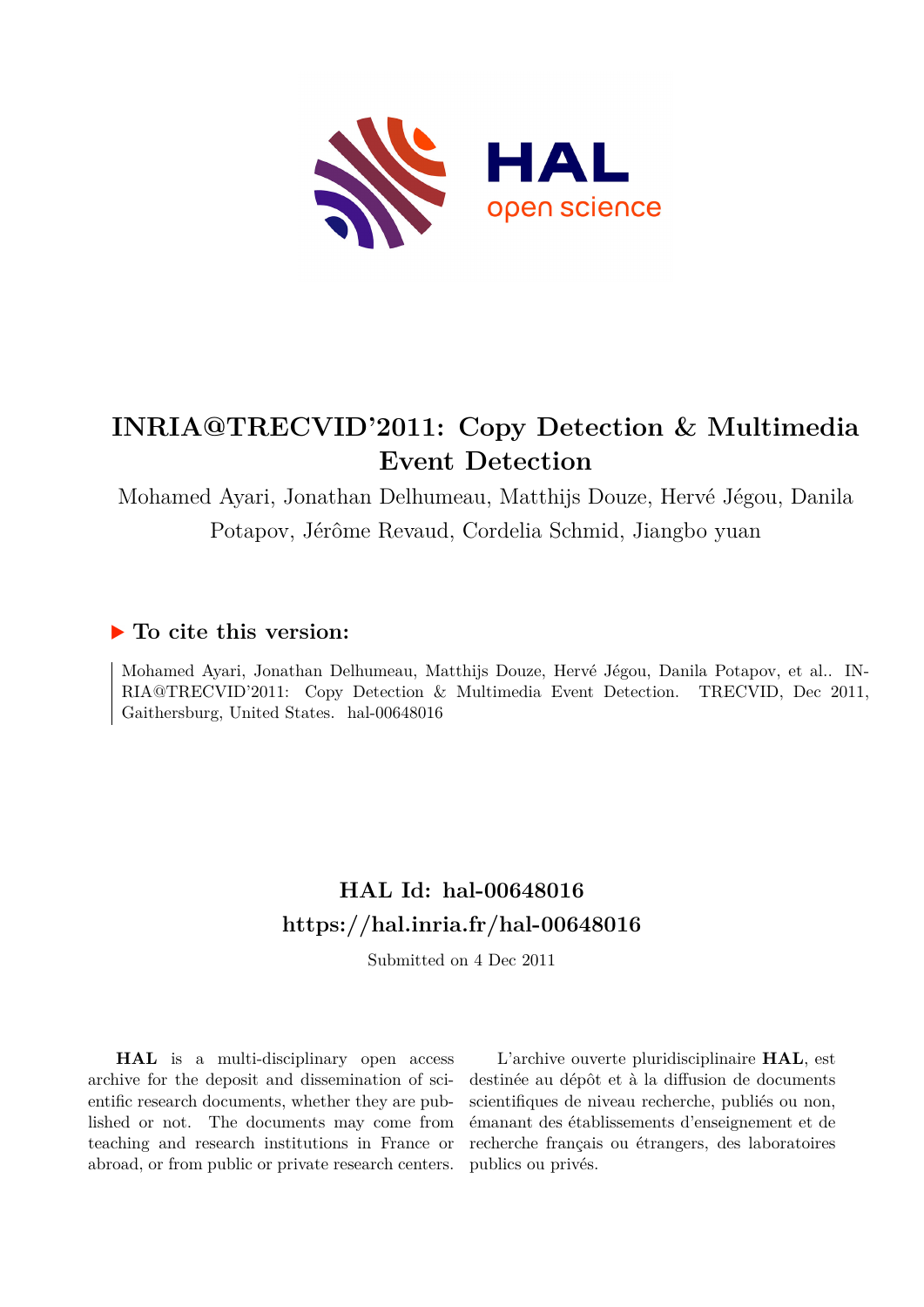# INRIA@TRECVID'2011: Copy Detection & Multimedia Event Detection

Mohamed Ayari, Jonathan Delhumeau, Matthijs Douze, Hervé Jégou, Danila Potapov, Jérôme Revaud, Cordelia Schmid, Jiangbo Yuan

INRIA — email: firstname.lastname@inria.fr

*Abstract*— In this paper we present the results of our participation to the Trecvid tasks Copy Detection and Multimedia Event Detection. It focus, in particular, on the comparison of systems for the CCD task, by analyzing the importance of 1) the audio module, 2) the video module and of 3) the fusion module.

#### I. INTRODUCTION

This notebook paper presents the results of INRIA at TRECVID'2011 for the copy detection (CCD) and multimedia event detection (MED) tasks. It focuses, in particular, on the copy detection task, in which we have obtained very good results.

Our CCD system is an improvement of the one we used 2010 [\[6\]](#page-9-0). Therefore we will mainly focus on this year's additions, and on the insight provided by the comparison of our runs, which are given below:

| Run                         | Profile  | Visual | Audio | Fusion | Cut |
|-----------------------------|----------|--------|-------|--------|-----|
| <b>DEAF</b>                 | balanced | yes    | no    | N/A    | yes |
| <b>AUDIOONLY</b>            | balanced | no     | yes   | N/A    | yes |
| <b>THEMIS</b>               | balanced | yes    | yes   | late   | yes |
| Zozo                        | balanced | yes    | yes   | late   | no  |
| $\text{DODO}_{\text{bal}}$  | balanced | yes    | yes   | early  | yes |
| <b>TYCHE</b>                | nofa     | yes    | yes   | late   | yes |
| $\text{DODO}_{\text{nofa}}$ | nofa     | yes    | yes   | early  | yes |

Our submitted runs were designed to measure the contribution of the audio and visual content, and to evidence the impact of our early fusion module. Our best runs are those that include all the modalities and this new module, i.e., the DODO<sub>bal</sub> and DODO<sub>nofa</sub> runs. The validation was done on the TRECVID'2010 set of queries, on which we obtained much better performance with early fusion than with late fusion module, as shown in the experiments of Section [V.](#page-6-0) Our late fusion method is very similar to the one we used in 2010, except that we used the same logistic regression package as for the early fusion.

Although the other runs are suboptimal, the runs based on late fusion obtained better performance than the DODOs runs on a few transformations. In our opinion, this might be an artifact of the NDCR measure, which is very sensitive to the presence of a single false positive.

Comparing our runs on the validation set on our 2011's performance given by NIST leads to the following observations:

- 1) The performance of the DEAF and AUDIOONLY runs are comparatively poor. Combining the audio and visual modalities is *very* important.
- 2) Our pure visual system is better than our audio system.
- 3) The early fusion system improves a lot compared with the late fusion system.
- 4) The cost of a false positive being very high for the NDCR measure, a common choice, adopted by several participants, consists in returning a maximum of 1 result per query, in order to avoid false positive. Prior to submission, we considered this choice as safer. However, due to the presence of identical videos in the reference dataset, this choice raises the risk of missing a true positive. The "Cut" column in the table above indicates the only run, namely ZOZO, for which we kept more than one result when the first results had nearly identical scores. To our surprise, this run obtained better result than the THEMIS run, which is exactly the same system but keep the best hypothesis (if any).
- 5) The NDCR measure is strongly dependent on the rank of the first false positive appears, even in the balanced profile.

The MED system we developed is disjoint from the CCD. It mixes 3 modalities: audio, video and image. We submitted runs that combine all or part of them:

| Run       | Video | Audio | Image |
|-----------|-------|-------|-------|
| $3CHAN$ : | yes   | yes   | yes   |
| MBH:      | yes   | yes   | no    |
| NOAUDIO:  | yes   | no    | no    |
| STILL:    | no    | no    | yes   |

Overall we found that, to classify the events, the video (motion) descriptors were most useful. Other modalities do not necessarily improve the results.

The paper is organized as follows. Sections [II](#page-1-0) and [III](#page-4-0) describe our audio and visual matching systems for the CCD task, respectively. The new early CCD fusion system is detailed in Section [IV,](#page-4-1) and our results are analyzed in Section [V.](#page-6-0) Finally, we give a brief overview of our MED system in Section [VI.](#page-8-0)

# II. CCD – AUDIO MATCHING: BABAZ

<span id="page-1-0"></span>This section describes the main components of BABAZ, which is a audio search system specifically designed for a copy detection setup such as the one considered in TRECVID [\[16\]](#page-9-1), where the signal is the audio track of a video, i.e., that typically includes voices, silences and occasionally music. The copied audio tracks are transformed by different kinds of transformations, such as strong pass-band filter, compression, mixing, single- or multi-band companding, etc.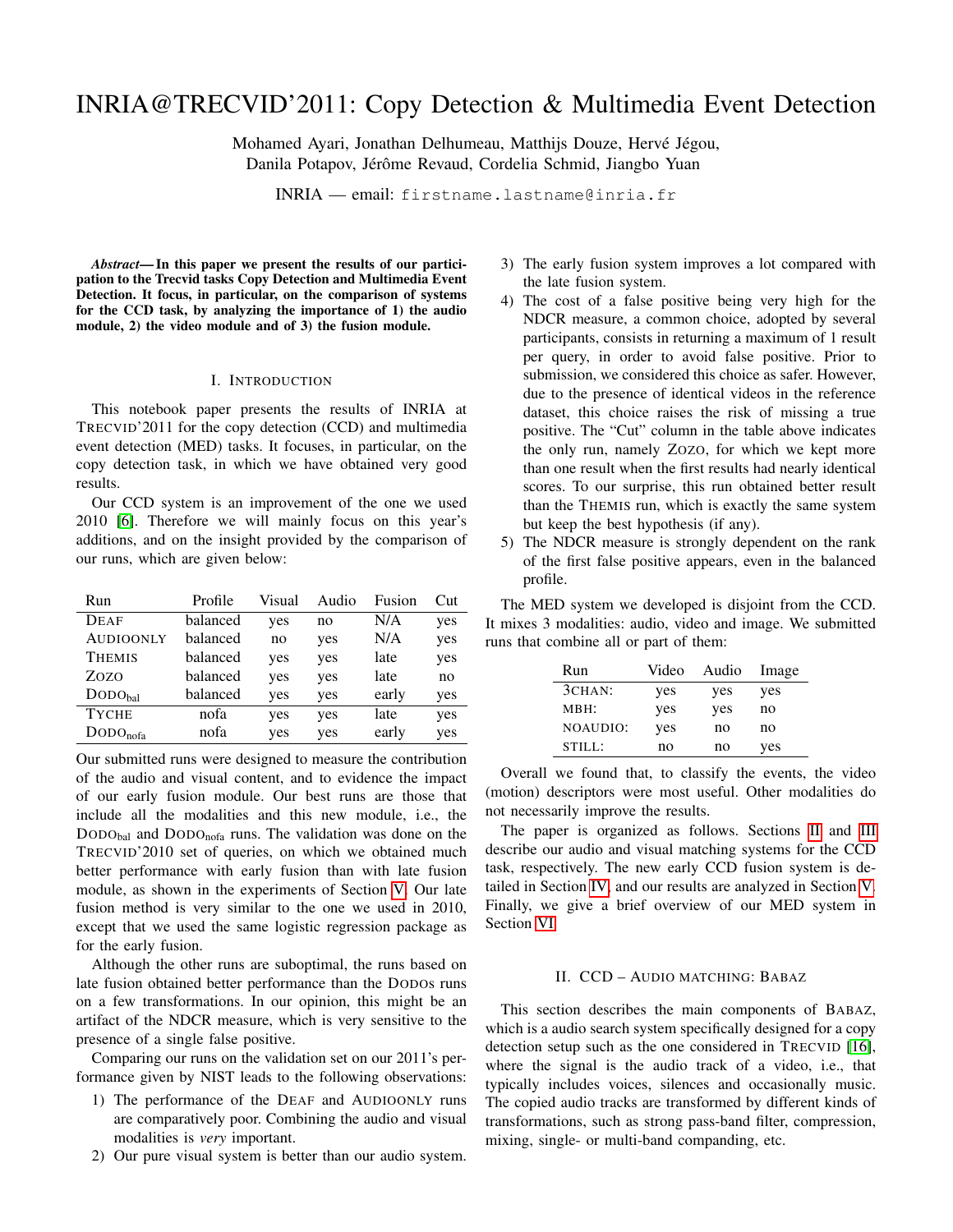

Fig. 1 COMPOUND DESCRIPTOR.

## <span id="page-2-1"></span>*A. Pre-processing*

The audio tracks extracted from an audio corpus are not necessarily homogeneous. Sample rates as well as encoding quality vary significantly from one track to another. It is in particular the case in the Internet Archive dataset used in the TRECVID's copy detection task, where the videos are mainly amateur videos captured and encoded by different devices and audio codecs. In order to deal with this variability in a consistent way, all the tracks are resampled to 32,000 Hz. We use the right stereo channel only when stereo is available.

#### *B. Feature extraction: filter banks*

Hereafter, we detail how we extract descriptors from the audio waveform. The signal is ran through a pre-emphasis filter to compensate for the spectral slope and divided into overlapping short-term windows of 25 ms taken every 10 ms. In each window, the short-term spectrum is represented by log-energies at the output of overlapping band-pass filters. We use 40 filters spread along the [500 Hz,3000 Hz] frequency range on a Mel scale. As a result, the dimensionality of the descriptors is  $d = 40$ .

The representation based on these filters gives a rough approximation of the signal's spectral shape in the frequency range considered while smoothing out the harmonic structure, if any, and is therefore robust to many spectral distortions. We have used the freely available spro software<sup>[1](#page-2-0)</sup> for the generation of filter banks. This software also includes an efficient implementation of the widely used MFCC descriptors. However, in our experiments, these descriptors are significantly outperformed by the filter banks.

### *C. Compound descriptors and energy invariance*

The temporal consistency provided by a single filter bank is limited, as their temporal span is limited and only frequencies are considered. This is problematic since the database is large: the filter banks themselves might not be discriminative enough to identify a matching hypothesis with sufficient reliability.

<span id="page-2-0"></span>In order to increase the discriminative power of the descriptor, the temporal aspect is emphasized by concatenating several filter banks, as done in Serra's thesis [\[15\]](#page-9-2) in a context of cover detection.

For a given timestamp  $t$ , 3 successive filter banks are extracted at timestamps  $t - \delta$ , t and  $t + \delta$ , producing a compound descriptor of dimensionality  $3d$  (i.e., 120). We set  $\delta = 30$  ms in order to avoid overlapping. We have performed a few experiments on a validation dataset to decide on how to take into account this dynamic aspect, e.g., using derivatives of the filter bank with respect to time. Compounding the descriptors appeared a reasonable choice. As illustrated in Figure [1,](#page-2-1) the resulting span of this descriptors is 85 ms. This approach favors the temporal aspect by taking into account the dynamic behavior of the frequency energies, at the cost of an increased descriptor dimensionality.

Descriptors are compared with the Euclidean distance. For large vector databases it allows for efficient indexing algorithms. In order to take into account attacks on the volume (signal energy), the descriptor is finally made invariant by subtracting its mean.

#### *D. Approximate nearest neighbor search*

As the exact search is not efficient enough, BABAZ uses an approximate nearest neighbor search technique. Many methods exist for this task, such as the popular locality sensitive hashing [\[2\]](#page-9-3) search algorithms and the FLANN package [\[12\]](#page-9-4). However, this step has a major impact on both efficiency and search quality, and only a few methods are able to search in hundreds of millions of descriptors with reasonable quality, as required by our method to index thousands of hours of audio.

BABAZ uses the IVFADC indexing method of [\[9\]](#page-9-5), which is able to index billions of descriptors on a commodity server. It finds the approximate  $k$  nearest neighbors using a compression-based approach, and relies on an inverted structure to avoid exhaustive search. This approximate nearest neighbor method implicitly sees multi-dimensional indexing as a vector approximation problem. It is proved [\[9\]](#page-9-5) that the square error between the distance and its estimation is bounded, on average, by the quantization error. This ensures, asymptotically, near perfect search results when increasing the number of bits allocated for the quantization indexes:

The main parameters of this method are the number of bytes  $b$  used per database vector and the number  $c$  of inverted lists associated with the partitioning of the feature space (learned by k-means). In our case, we set  $b = 24$  bytes and use multiple assignment [\[9\]](#page-9-5) on query side, leading to visit 16 inverted lists out of  $c = 16, 384$ .

#### *E. Scoring vote and reciprocal nearest neighbors*

The search technique returns a list of  $k$  (approximate) nearest neighbors. A conventional method to exploit them consists in assigning a vote of 1 to all the corresponding audio tracks, or alternatively, a function of the rank or of the distance. Based on a recent state-of-the-art work [\[8\]](#page-9-6) in image search, we adopt a different strategy, which is illustrated in Figure [2.](#page-3-0)

Denoting by  $d_k(q)$  the distance between the query descriptor and its k-th nearest neighbor, the quantity  $d_k(q) - d(q, i)$  is shown, based on a mutual information criterion [\[8\]](#page-9-6) measured on image descriptors, to better reflect the quality of the match.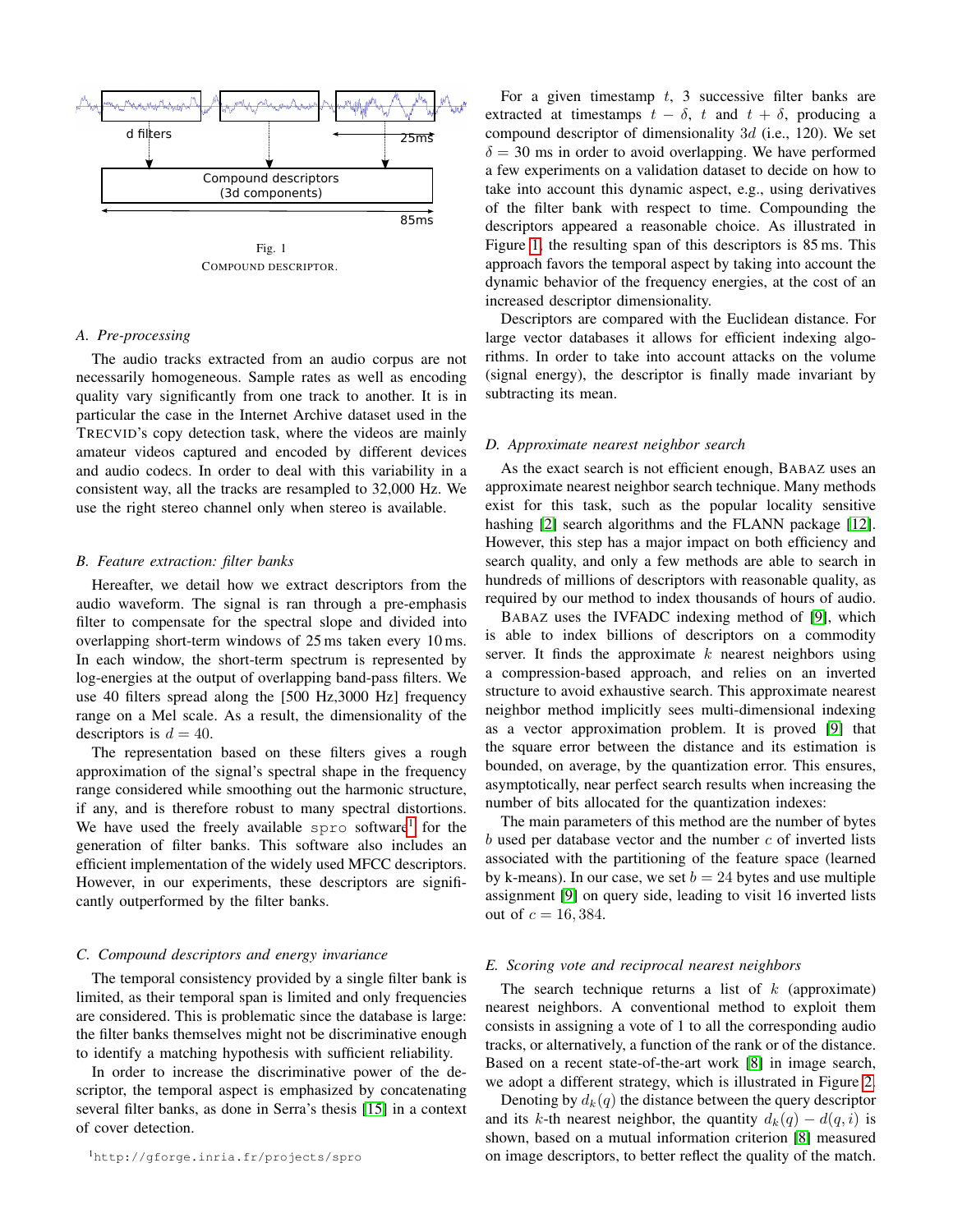

<span id="page-3-0"></span>RECIPROCAL NEAREST NEIGHBORS AND OF OUR VOTING STRATEGY.

This is also the case for our audio descriptors, so we adopt this weighting scheme.

The distance  $d_k(q)$  is relative to the query. In order to symmetrize the relationship between the query and database descriptors, it is worth considering the *reciprocal* nearest neighbors of the database vector, or more specifically the typical distance between the database vector and its own knearest neighbors.

In practice, computing the reciprocal nearest neighbors is impractical: the audio descriptor database may contains up to billions of vectors. If exact nearest neighbor search is used, then it turns out that each database vector has to be submitted to the system. Although some approximate strategies [\[3\]](#page-9-7) were proposed to compute the nearest neighbor graph, these approaches were only tested on up to 1 million vectors. However, we are not interested in the neighbors themselves, but in the typical distance of a database vector to its neighborhood. This reciprocal typical distance is estimated on a limited subset of 1 million vectors. In this case, the parameter  $k$  associated with the database vectors has to be adjusted to account for the smaller size of this subset.

#### *F. Re-ranking*

Finally, in the spirit of [\[10\]](#page-9-8), the hypotheses are re-ranked based on exact descriptors to obtain the exact distances, in order to increase the precision of the proposed similarity. The difference with [\[10\]](#page-9-8) is that we use the original descriptors and not only a compressed version of these.

# *G. Energy weighting*

Video tracks contain many silences. Those are filtered when the signal and consequently the descriptor is zero. However, there are also many descriptors extracted on audio frames containing almost no energy, but which are not pure silence. Filtering audio segments with low energy may lead to loose some precious information, and reduce the accuracy of the localization. For this reason, we adopt a smoother strategy and multiply the score associated with the match with the energy of the query descriptor.



Fig. 3 ILLUSTRATION OF THE TEMPORAL HOUGH TRANSFORM: THE AUDIO MATCHES OUTPUT BY THE APPROXIMATE SEARCH ENGINE ARE COLLECTED AND SUMMED UP FOR EACH HYPOTHESIS  $(id, \Delta_T)$ . This DILUTES THE SCORES OF FALSE POSITIVES OVER TIME SHIFT HYPOTHESES.

## <span id="page-3-1"></span>*H. Hough matching*

BABAZ assumes that the transformations do not include any acceleration. Given a query, for each of its audio descriptors we first search for the  $k$  approximate nearest neighbors and compute their weighting score based on the strategy exposed above. We then vote for several alignment hypotheses  $(a_b, \Delta_T)$ using the scoring method introduced above. Compared with uniform voting, this brings a slight improvement at almost no cost in efficiency. The video hypotheses with low scores are filtered. On output, this Hough matching system returns a maximum of 40 hypotheses per query. Each database track is associated with a maximum of 3  $\Delta_T$  hypotheses.

# *I. Detection of boundaries*

At this point, for each query we may have several alignment hypotheses  $(id, \Delta_T)$ , where id is the database track identifier and  $\Delta_T$  is the difference between the query and the database timestamps. We use the whole set of descriptors and weight their distance to produce a score per time instant. This score is filtered in time and used to detect the boundaries defining a matching segment. Each segment receives a score computed from the individual scores for each time instant.

#### *J. Shifted query*

The audio descriptors are extracted every 10 ms, which leads to reduce the quality of the comparison if the sampling of the database track occurs in phase opposition, i.e., with a shift of 5 ms relative to the query track. To address this problem, we submit several shifted version of the query to the system. For instance, we create shifted versions of the query with shifts of 2, 4, 6 and 8 ms. This, obviously, significantly impacts the efficiency of the search by a significant factor, and should be used when high precision is required only.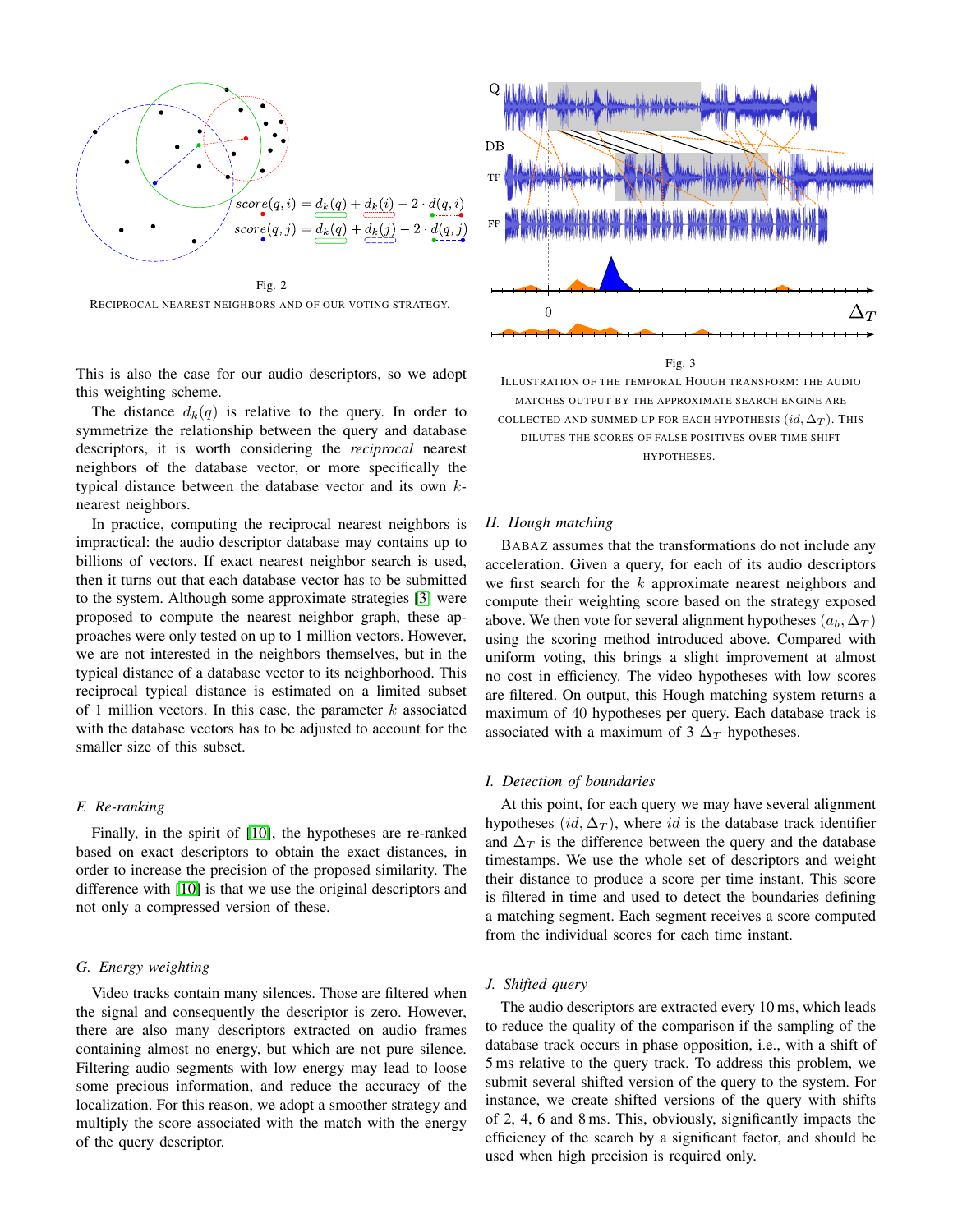

Fig. 4 SUMMARY OF OUR BEST APPROACH FOR CONTENT-BASED COPY DETECTION.

# III. CCD – VISUAL MATCHING

<span id="page-4-0"></span>We briefly describe our video indexing system, which did not change with respect to Trecvid 2010. For more detail, see [\[4\]](#page-9-9) and [\[6\]](#page-9-0).

# *A. Frame matching*

Every 10th frame is extracted from the videos to analyze. The images are described with a Hessian-Laplace detector, followed by a CS-LBP descriptor [\[5\]](#page-9-10).

Descriptors are quantized to a visual vocabulary of 200,000 words, and binary signatures of 48 bit [\[7\]](#page-9-11) are computed on each point. The signatures are indexed in an inverted file system.

At query time, frames from the query video are analyzed similarly and matched against the inverted file. Database images that have most matches in common with the query are retained for the next stage.

#### *B. Temporal aggregation*

Alignment hypotheses between the query and database video sequence are generated with a 1D Hough transform (similar to the audio system, see [II-H\)](#page-3-1).

Hypothetic video sub-sequence matches are constructed from the frame matches used for each alignment estimated by the Hough transform.

# IV. CCD – COMBINATION OF CHANNELS

<span id="page-4-1"></span>In the following, we call a set of temporally consistent audio or video frames an *hypothesis*. As first step of the fusion process, low level audio and image frame matches consistent with the hypothesis parameters are gathered and precisely aligned using a robust time warping procedure (section [IV-](#page-4-2)[A\)](#page-4-2). Then, different features are extracted based on the time warping result to describe various aspects of the hypothesis [\(IV-B\)](#page-5-0). Finally, a classifier [\(IV-C\)](#page-6-1) estimates the probability that the hypothesis is correct or not based on these features.

We comment the results of the independent channels, the fusion strategy [\(V\)](#page-6-0) and how the fusion improves over a classical late fusion [\(IV-D\)](#page-6-2).



Fig. 5

<span id="page-4-3"></span>EXAMPLE OF A COMPATIBILITY MATRIX BETWEEN A QUERY AND ITS GROUND-TRUTH COPY IN THE DATABASE. COLUMNS (RESP. ROWS) CORRESPONDS TO QUERY FRAME (RESP. RETRIEVED FRAMES) ORDERED BY TIME AND COLORED PIXELS INDICATE THE PRESENCE OF A LOCAL

MATCH BETWEEN AUDIO DESCRIPTORS (RED PIXELS), IMAGE DESCRIPTORS (BLUE PIXELS) OR BOTH (PURPLE PIXELS). BLACK PIXELS SHOW THE OPTIMAL TIME WARPING PATH.

#### <span id="page-4-2"></span>*A. Robust time warping*

*1) The compatibility matrix:* Given the time ranges on both query and database side, audio and image frame matches are gathered in order to build a compatibility matrix. In this matrix, each cell  $(u, v)$  describes the similarity between the query in the time range  $[u.\Delta_q^I,(u+1).\Delta_q^I]$  and the database in the time range  $[v.\Delta_{db}^I, (v+1).\Delta_{db}^I]$ , where  $\Delta_q^I$  and  $\Delta_{db}^I$  are the duration of a query and a database image frame, respectively. An example of such matrix filled with image and audio frame matches is presented in Figure [5.](#page-4-3)

Because audio and image frame durations are not the same, an additional step is introduced to combine match scores: each audio frame matches is attached to the closest image frame match - the duration of an image frame is typically 400 ms, whereas audio frames only last 10 ms, so up to  $(400/10)^2$  audio frame matches can be allocated to a single matrix cell. Furthermore, a geometric verification is processed beforehand on all image frame matches: an affine transform between the query and the database is estimated for the whole hypothesis (refer to [\[4\]](#page-9-9) for more details), and frame matches not compliant with the affine transform are eliminated.

*2) Cell-level similarity:* Finally, a classifier computes a similarity score in each matrix cell, taking into account both audio and image matches in the cell. The classifier is a logistic regression, that takes the following form:

$$
h(\mathbf{x}) = \frac{1}{1 + \exp(-\beta^{\top}\mathbf{x})},
$$

where x is a feature vector describing both audio and image cell content (see below), and  $\beta$  is the vector of regression coefficients. The  $\beta$  is learned from a set of correct and incorrect matches using the standard maximum likelihood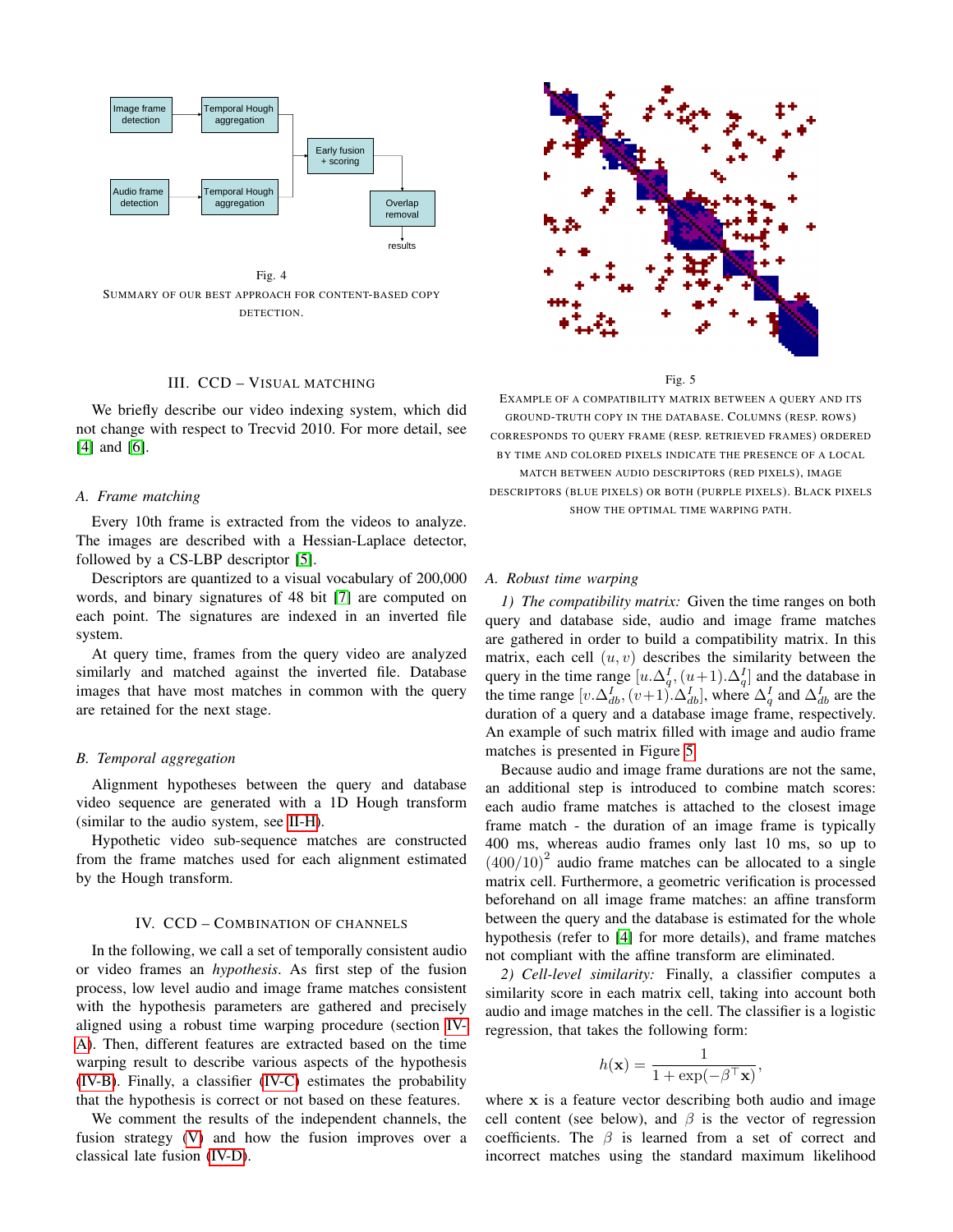estimates with iteratively re-weighted least squares. We use queries from Trecvid 2010 as a learning set.

The features  $\mathbf{x} = [x_1 \dots x_4]^\top$  on which the classifier bases its decision are:

• The maximum cumulated score of consistent audio frame matches in the cell:

$$
x_1 = \max_{\delta t} \sum_{a \in A/t_q(a) - t_{db}(a) = \delta t} \text{score}(a)
$$

where A the set of audio frame matches attached to the cell and  $t_q(.)$ ,  $t_{db}(.)$  yields the timestamp of audio match a on the query and database sides.

• The number  $x_2$  of image key-point matches compliant with the estimated affine transform (ie. inliers); as well as two normalized versions  $x_3$ ,  $x_4$  of this number: the normalization factors are the total number of key-point in the query frame and the database frame.

*3) Time warping:* A robust dynamic time warping procedure finds the optimal path in the compatibility matrix. The proposed algorithm is robust to holes in the path thanks to a modification of the original algorithm: instead of computing the dynamic time warping using the standard formula  $score(u, v) + max(DTW(u-1, v), DTW(u, v-1), DTW(u-1, v))$  $(1, v - 1)$ , we define:

$$
DTW(u, v) = score(u, v) + \max_{x < u, y < v} DTW(x, y). \tag{1}
$$

The optimal path is retrieved accordingly by iterating on

<span id="page-5-1"></span>
$$
prev\_cell(u, v) = \arg \max_{x < u, y < v} DTW(x, y), \tag{2}
$$

where  $(u, v)$  starts at the bottom-right corner of the  $DTW$ matrix. The result is essentially different of the standard time warping for two reasons: (1) it allows jumping between noncontiguous cells; and (2) it enforces a one-to-one assignment constraint between query and database frames, because of the strict inequalities in eq. [\(2\)](#page-5-1). The one-to-one constraint is important as some features used later to describe each hypothesis are the sum of matching image or audio frame scores, which can be over-estimated for still videos where each frame resembles all other frames.

In the example in Figure [5,](#page-4-3) the optimal path found by our algorithm is represented with black pixels. We call the resulting assignment *matching frames* in the following.

## <span id="page-5-0"></span>*B. Hypothesis description*

The next step involves the ranking of the considered hypotheses. For this task, features are extracted from the result of the dynamic time warping and are then once again fed into a logistic classifier. The extracted features can be distributed in three categories: features concerning image only, features concerning audio only and features concerning both modalities.

All features are simple and cheap to compute, hence not changing the computational cost of the proposed approach with respect to a baseline approach without classifier.

*1) Image features:* We extract several features to describe the quality of the matching image frames from a global viewpoint:

- the number of matching image frames;
- the cumulated score of matching image frames;
- the image match density, which is the average proportion of matching image frames per second;
- the maximum time lapse between two consecutive matching image frames (i.e. size of holes), on the database side. We experimentally observed incorrect hypotheses have less regularly spread frame matches;
- the ratio of matching image frames on the total number of image frame matches in the compatibility matrix;
- the fact that the query is flipped or not (the features has value in  $\{0, 1\}$ ;
- the plausibility of the geometric transform: each of the four coefficients specifying the affine transform ( $\sigma$ ,  $r$ ,  $\alpha$ and  $\alpha_2$ , see [\[4\]](#page-9-9)) is assumed to follow a normal distribution  $\mathcal{N}(0, \Sigma)$ , and corresponding a-posteriori probabilities are extracted for each coefficient for various  $\Sigma$ .

Additional features are generated as normalized versions of the first two features above: the normalization factors include the number of image frames in the hypothesis time range, the total number of matching image frames in the compatibility matrix and the hypothesis' time length. Similar normalizations are also applied to equivalent features in the audio and multimodal descriptions.

Then, some more elaborate indicators based on the number and the spatial distribution of matched key-points are computed. In this perspective, we merge the points from the query frames into a single virtual query image, and similarly on the database side. The extracted features are:

- the matched area: we use a low-resolution accumulator  $(15 \times 10)$  pixels) to measure what area of the database virtual frame is actually matched to the query frame. To that aim, the accumulator is initially set to zero. Then, each matched patch is "printed" in the accumulator image. We map pixel values with  $x \mapsto 1 - s^{-x}, s > 1$  to mitigate the influence of high values. The final score is the sum over the accumulator pixels. We extract several features by varying the s;
- the Kullback-Lieber (KL) divergence between the spatial distributions  $P$  and  $Q$  of the matched key-points and all available key-points (in the database frame). The KLdivergence is calculated as

$$
D_{KL}(P||Q) = \sum P(i) \log \frac{P(i)}{Q(i)}.
$$

As with the accumulator, we used a  $15 \times 10$  map to quantify the distribution;

• every bin of the spatial distribution of the matching keypoints P is used as features as well (based on a coarser  $5 \times 4$  map). This is useful, as some parts in the image are more often incorrectly matched, for instance the top-right corner where the channel's logo is printed.

*2) Audio features:* Similarly, we compute several indicators to describe the global quality of the matching audio frames: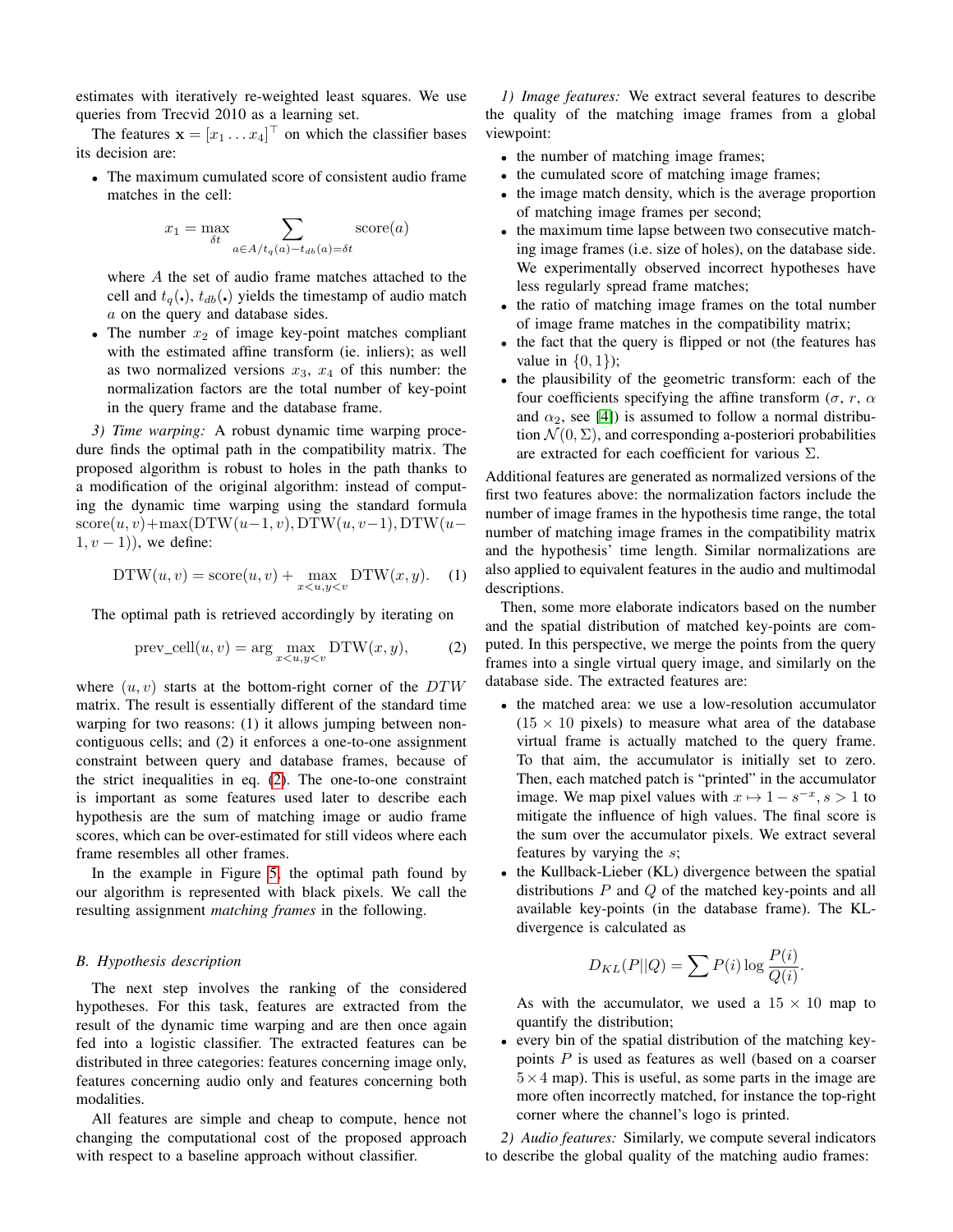### TABLE I

<span id="page-6-3"></span>MOST EFFICIENT FEATURES IN THE ORDER OF SELECTION OF OUR BOOSTING-LIKE TRAINING PROCEDURE.

| rank                     | feature name                        | transformation   |
|--------------------------|-------------------------------------|------------------|
|                          | matched area, $s = 1.5$             | $\boldsymbol{x}$ |
| $\overline{2}$           | number of matching frames           | $1/(1+x)$        |
| $\overline{\mathcal{E}}$ | KL divergence                       | $\boldsymbol{x}$ |
| 4                        | matched area, $s = 4.5$             | $\log(1+x)$      |
|                          | hypothesis length in s              | $\boldsymbol{x}$ |
| 6                        | hypothesis length in s              | $/(1 + x)$       |
| 7                        | number of matching image frames     | $/(1+x)$         |
| 8                        | top-left corner of $P$ distribution | $\sqrt{x}$       |
| q                        | is query flipped?                   | $\boldsymbol{x}$ |
| 10                       | ratio of matching image frames      | $\boldsymbol{x}$ |
|                          | max hole size between image frames  | $\boldsymbol{x}$ |

- the total number of matching audio frames;
- the cumlated score of matching audio frames;
- the audio match density, which is the average proportion of matching audio frames per seconds;
- the maximum time lapse between two consecutive matching audio frames (i.e. size of holes), on the database side;
- the ratio of matching audio frames on the total number of audio frame matches in the compatibility matrix.

*3) multimodal features:* Finally, a few multimodal indicators are also computed, in which audio and image matching frames are considered indifferently of their origin:

- the number of matching frames;
- the cumulated score of matching frames;
- the hypothesis length, measured between the first and last frame match;
- the maximum time lapse between two consecutive matching frames;
- the ratio of matching frames on the total number of frame matches in the compatibility frames.

# <span id="page-6-1"></span>*C. Logisitic classifier and feature selection*

As one can see, many features are available for the training (all in all, hundreds features are available, we omitted some of them for space reasons). Because of this overwhleming number, the training of the logistic classifier does not converge easily, and the resulting classifier yields poor results.

We propose is to use a greedy boosting-like procedure to select a small subset of all features. The algorithm proceeds as follows: at each iteration, it trains a classifier using all the already selected features and one additional feature, trying all non-selected features in turn. It keeps the feature maximizing the Average-Precision (AP) on a validation set. We iterate this until the AP does not increase more than a small fixed value.

We also incorporate in the feature pool transformations of the original feature values through 3 non-linear functions:  $\log(1 + x)$ ,  $\sqrt{x}$  and  $1/(1 + x)$ . We discovered that adding those artificially generated features improves the classifier performance up to 2% of AP.

The first features selected by our training procedure (i.e. the most efficient ones) are presented in Table [I](#page-6-3) along with the associated transformation. We trained on the entire TRECvid 2010 query set, which represents about 40,000 positive hypotheses and more than 200,000 negative hypotheses. Overall, the training of the classifier takes a few hours on a standard computer. Note that we also tried using AdaBoost and a linear SVM, but the training was much slower without enhancing the result.

# <span id="page-6-2"></span>*D. Late fusion*

The easiest method to merge results is to combine the output scores of the audio and video systems. As a baseline for the early fusion, we implemented such a system.

In this late fusion approach, The image and audio systems are run independently and their hypotheses are merged to obtain the overall set of hypothesis and corresponding scores. No further analysis is done on the media themselves. In order to compare and fuse the scores from audio and visual systems, their distribution is required for false positives and true positives. Adjusting these scores on a common basis is performed by using a logistic regression on both inputs, which produces consistent output. This logistic regression is learned on the TRECVID'2010 validation set.

On audio, the logistic regression takes into account

- The log-score initially produced by the audio system;
- The log-scores of the best three hypotheses;
- The length of the matching segment;
- The length of the query and database tracks.

Taking into account the scores of the other hypotheses is motivated by the fact that the dynamics of the scores may vary significantly from one query to another.

At this point both systems have a set of hypothesis with similarly distributed scores. Some of those hypotheses are shared by both modalities and others are present in only one of them.

Intuitively, given the size of the database, a hypothesis shared between image and audio is likely to be true positive regardless of the scores: logistic regression is not appropriate for this last fusion.

Of the true positives found by only one media, a significant number of them were found by the image system only, whereas very few were found by the audio system only. Our overall strategy was therefore to use the video score as a baseline, adding the audio score and a significant bonus to the hypothesis shared with audio if either score was already positive, and ignoring the hypotheses found by the audio system only.

#### V. CCD – THE RESULTS

<span id="page-6-0"></span>In this section, we first show how our system improved over the 2010 version. Then we compare the results with those of other participants.

#### *A. Comparison with 2010*

Figure [7](#page-7-0) shows the precision-recall curve of our system, compared with the 2010 version (with corrected audio, see [\[6\]](#page-9-0)) both are tested on the 2010 queries.

One can see that the precision is improved a lot due to the improved weightings (both in audio matching and the fusion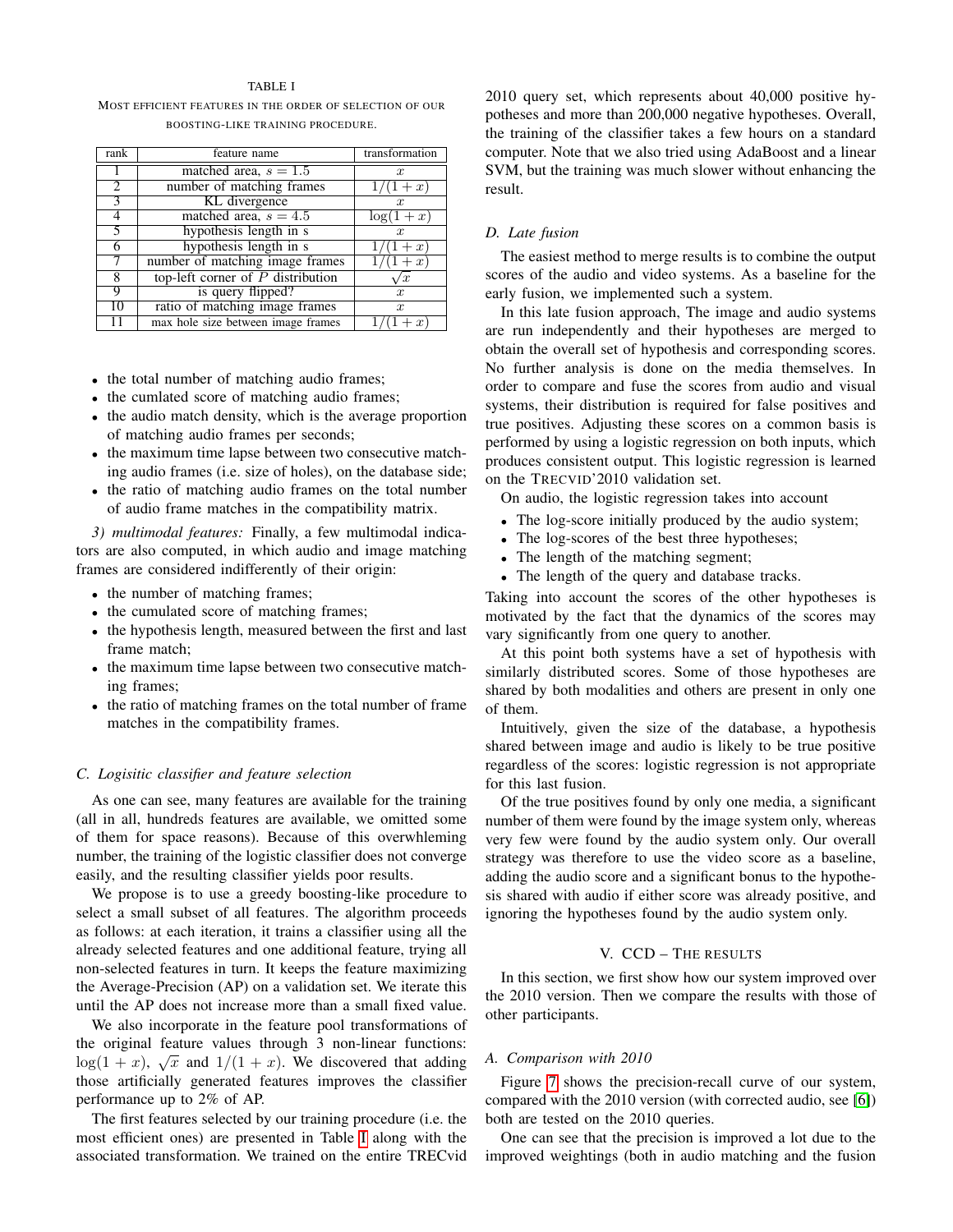

Fig. 6 CCD – COMPARISON OF THE SEARCH ACCURACY (NDCR) IN 2010 AND 2011 (RESULTS GENERATED BY NIST).

<span id="page-7-1"></span>

| V<br>A                      | $\mathcal{D}_{\mathcal{L}}$ | $\mathcal{R}$ | 4              |               | h.                          | 8 | 10             | <b>Video transformations</b>                            | <b>Audio transformations</b>                                    |
|-----------------------------|-----------------------------|---------------|----------------|---------------|-----------------------------|---|----------------|---------------------------------------------------------|-----------------------------------------------------------------|
|                             | 5                           | 3             |                | 4             |                             | 3 | $\overline{2}$ | 1: camcording                                           | 1: none                                                         |
| $\mathcal{D}_{\mathcal{L}}$ | $\overline{4}$              |               |                |               |                             | 4 |                | 2: insertion of orginal video<br>in front of background | 2: mp3 compression<br>$3: mp3$ compression + companding         |
| 3                           | $\overline{2}$              |               | $\overline{2}$ | $\mathcal{D}$ |                             | 4 |                | 3: pattern insertion                                    | 4: limit bandwidth $+$ single-band com-                         |
| $\overline{4}$              | $\overline{2}$              |               |                | $\mathcal{D}$ |                             | 3 |                | 4: compression                                          | panding                                                         |
|                             |                             | 3             |                | 3             |                             | 4 | $\overline{2}$ | 5: change in gamma<br>6: decrease in quality            | 5: mix with speech<br>6: mix with speech $+$ multiband compress |
| 6                           | $\overline{2}$              |               | 3              | 4             | $\mathcal{D}_{\mathcal{L}}$ | 4 | 4              | 8: post production                                      | 7: bandpass $+$ mix with speech $+$ compress                    |
|                             |                             |               |                |               |                             | 4 |                | 10: random transform                                    |                                                                 |
| Overall best NDCR:          |                             |               |                | $0.00$ (easy) |                             |   |                |                                                         | $0.15$ (hard)                                                   |

TABLE II

<span id="page-7-2"></span>RANK OF OUR BEST RUN, IN THE NOFA PROFILE, PER TRANSFORMATION. THE BACKGROUND COLORS OF THE CELLS GIVE AN INDICATION ON HOW HARD THE TRANSFORMATION IS: IT ENCODES THE BEST PERFORMANCE (NDCR) OBTAINED OVER ALL PARTICIPANTS.



<span id="page-7-0"></span>Fig. 7 COMPARISON OF THE PERFORMANCE OF OUR 2010'S WITH OUR NEW SYSTEM FOR 2011: PRECISION-RECALL.

module) introduced this year. This comes at a slight cost in recall.

Between 2010 and 2011, the reference videos did not change. There are the same number of queries and they are generated exactly in the same way. Therefore, it is significant to compare the NDCR measures. Figure [6](#page-7-1) shows the comparison on our runs, which is clearly in favor of the new system.

Especially the NOFA profile improved a lot. This is consistent with the improvement of precision. In contrast, the balanced profile did not improve as much. When comparing with other participants, our runs in this profile are clearly weaker.

# *B. Comparison of variants*

The table below provides a comparison of the runs we submitted for the balanced profile to evaluate the relative importance of the components of our system (audio and video core systems, late/fusion module). The performance is compared using the mean and median of opt-NDCR over all transformations.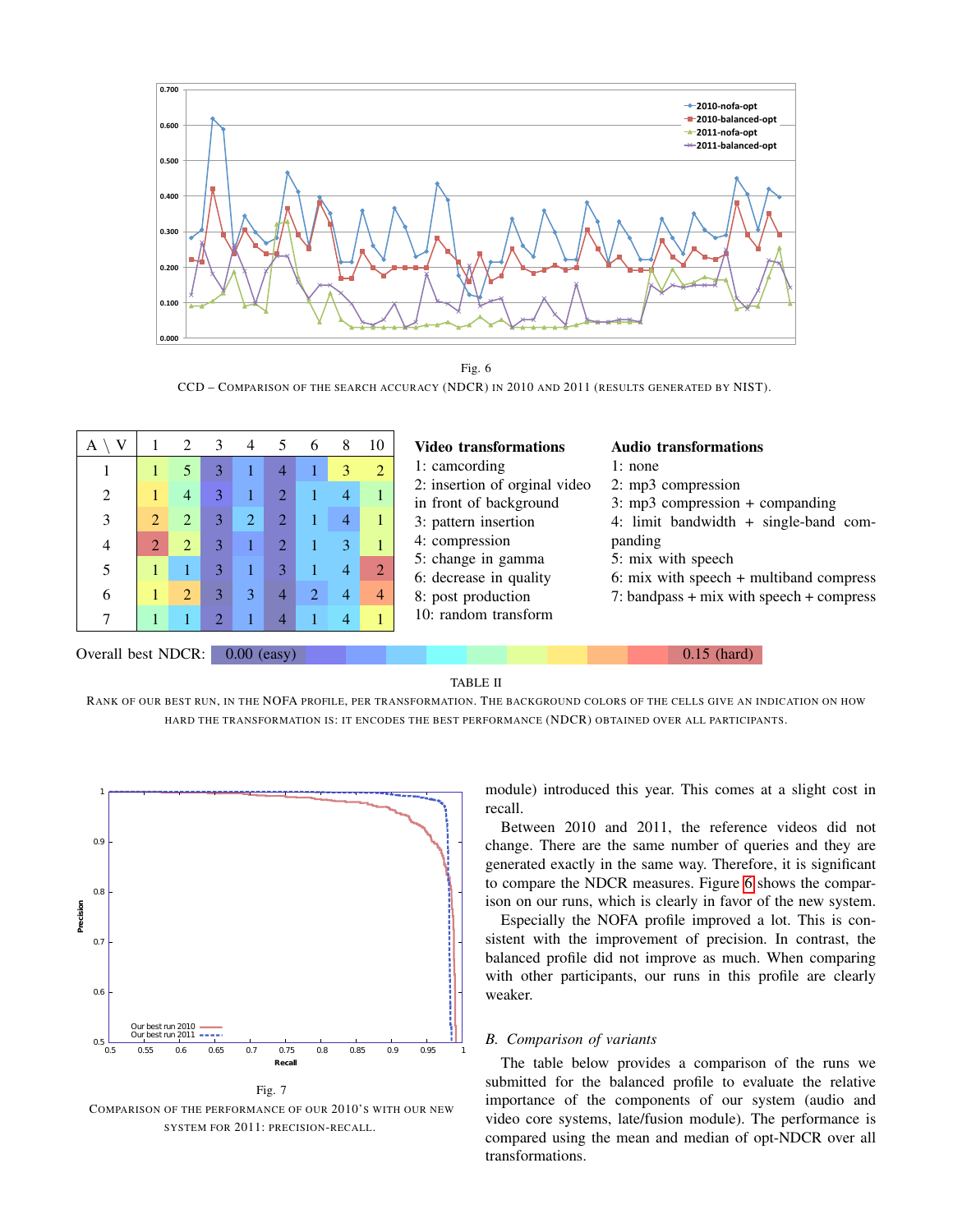| Run                        | channels | Fusion | Cut | mean  | median |
|----------------------------|----------|--------|-----|-------|--------|
| <b>DEAF</b>                | V        | N/A    | ves | 0.258 | 0.209  |
| <b>AUDIOONLY</b>           | a        | N/A    | ves | 0.406 | 0.425  |
| <b>THEMIS</b>              | $a+v$    | late   | ves | 0.211 | 0.219  |
| Zozo                       | $a+v$    | late   | no  | 0.194 | 0.200  |
| $\text{DODO}_{\text{hal}}$ | $a+v$    | early  | ves | 0.144 | 0.134  |

As observed in this table, the individual performance of the DEAF and AUDIOONLY runs are poor: combining the audio and visual modalities is important. The better performance of the ZOZO run over the THEMIS run demonstrates that keeping more than 1 result is interesting if these results have similar yet high scores. Finally, as validated on 2010 set, our new early fusion module brings a fair improvement over the late fusion module.

#### *C. Comparison with other participants*

Table [II](#page-7-2) shows how our runs perform with respect to others. Relative to the other participants, our system is especially efficient on difficult attacks like camcording (1) or image based transforms (4, 6, 10). On easy ones like changing gamma or inserting patterns (3, 4), the system is relatively less efficient. This is probably because it is tuned to be very invariant to strong attacks. This comes at a price in terms of discriminative power (and computing cost...).

# VI. MULTIMEDIA EVENT DETECTION

<span id="page-8-0"></span>The goal of multimedia event detection is to classify video clips into event categories, such as birthday party, getting a vehicle unstuck and grooming an animal. Our approach combines classifiers for three modalities—video, audio and still images. The individual classifiers are described in sections [VI-](#page-8-1)[A,](#page-8-1) [VI-B](#page-8-2) and [VI-C.](#page-8-3) The combination of classifiers is presented in section [VI-D.](#page-9-12) Results are discussed in section [VI-E.](#page-9-13)

# <span id="page-8-1"></span>*A. Video Features*

The motion information in the video clips is described with dense trajectories [\[17\]](#page-9-14), which have shown to obtain state-ofthe-art results for video classification. The method extracts dense trajectories by sampling points densely in each frame and tracking them with a dense optical flow field. Trajectories are described with motion boundary histogram descriptors (MBH) [\[17\]](#page-9-14), [\[1\]](#page-9-15). MBH descriptors encode the relative motion between pixels and are robust to camera motion. Derivatives are computed separately for the horizontal and vertical components of the optical flow and are quantized in a histogram.

<span id="page-8-4"></span>Trajectories and their description are computed with an online available code  $2$ . We use the following parameters for trajectory extraction: 8 spatial scales, a spatial sampling stride of 8 pixels, a trajectory length of 20 frames and a dense point re-sampling every 5th frame. The MBH descriptor is of dimension 192, i.e., MBHx and MBHy components are represented by 96 dimensions each corresponding to a 2x2x3 spatio-temporal grid with a 8 bin histogram in each cell.

A video clip is represented by a bag-of-features (BOF). To construct the codebook we randomly select two million MBH descriptors from 2000 training videos and compute 4000 clusters ("visual words") with k-means. A MBH descriptor is assigned to the closest cluster center using Euclidean distance. The BOF represents the frequency per visual word and is normalized with the L1 norm. Video classification is performed with a non-linear  $\chi^2$  kernel. We train a one versus all support vector machine (SVM) classifier for each event. The parameter  $\gamma$  is set to the average distance between training examples and the parameter  $C$  is computed using 5-folds cross-validation.

We train each classifier with a subset of the training videos, i.e., approx. 200 positives and 6500 negatives for each event. The negative video clips correspond to roughly 2000 videos from the class NULL and 4500 clips form the other event classes.

# <span id="page-8-2"></span>*B. Audio Features*

The audio signal is described with Mel-frequency cepstral coefficients (MFCC) [\[14\]](#page-9-16), which are widely used in speech recognition and music genre classification. For our system we use an on-line available code  $3$ . We apply a stereo-to-mono transformation to our audio signals by averaging the left and right stereo channels. We compute 32ms time-window MFCC descriptors of size 30 with 50% of window time overlap.

Audio features are also quantized with a bag-of-features representation. We extract 4000 clusters with k-means from 500k audio signals. To obtain the audio classifiers, we train an SVM classifier with a non-linear  $\chi^2$  kernel. The training set consists of the audio signals of the videos used to train the video classifier. We use a one versus all SVM, the parameter  $\gamma$  is set to the average distance between training examples and the parameter  $C$  is computed using 5-folds cross-validation.

# <span id="page-8-3"></span>*C. Image Features*

For the image classifier, we extract image features for every 10th frame of a video. For each image we extract SIFT descriptors [\[11\]](#page-9-17) on a dense grid at 5 scales with horizontal and vertical steps of 4 pixels. The dimension of the descriptors is reduced using PCA from 128 to 64 dimensions. The descriptors of an image are, then, aggregated into a Fisher vector [\[13\]](#page-9-18). Here, we use a Fisher vector based on a Gaussian mixture model with 64 Gaussians—shown to be a good trade-off between computational efficiency and classification performance. A linear one versus all SVM classifier is, then, trained on the Fisher vectors. We use a subset of 1000 positive and 5000 negative frames for training each event classifier. The positive frames are obtained from approx. 100 videos and the negatives from 5000 videos. The C parameter is selected using 5 fold cross-validation (separately for each event category). We ensure that frames from a video are in the same fold.

<span id="page-8-5"></span>To assign a label to a video clip, we score every 10th frame for a given event and, then, use the maximum frame scores as a confidence value for a video clip and event class.